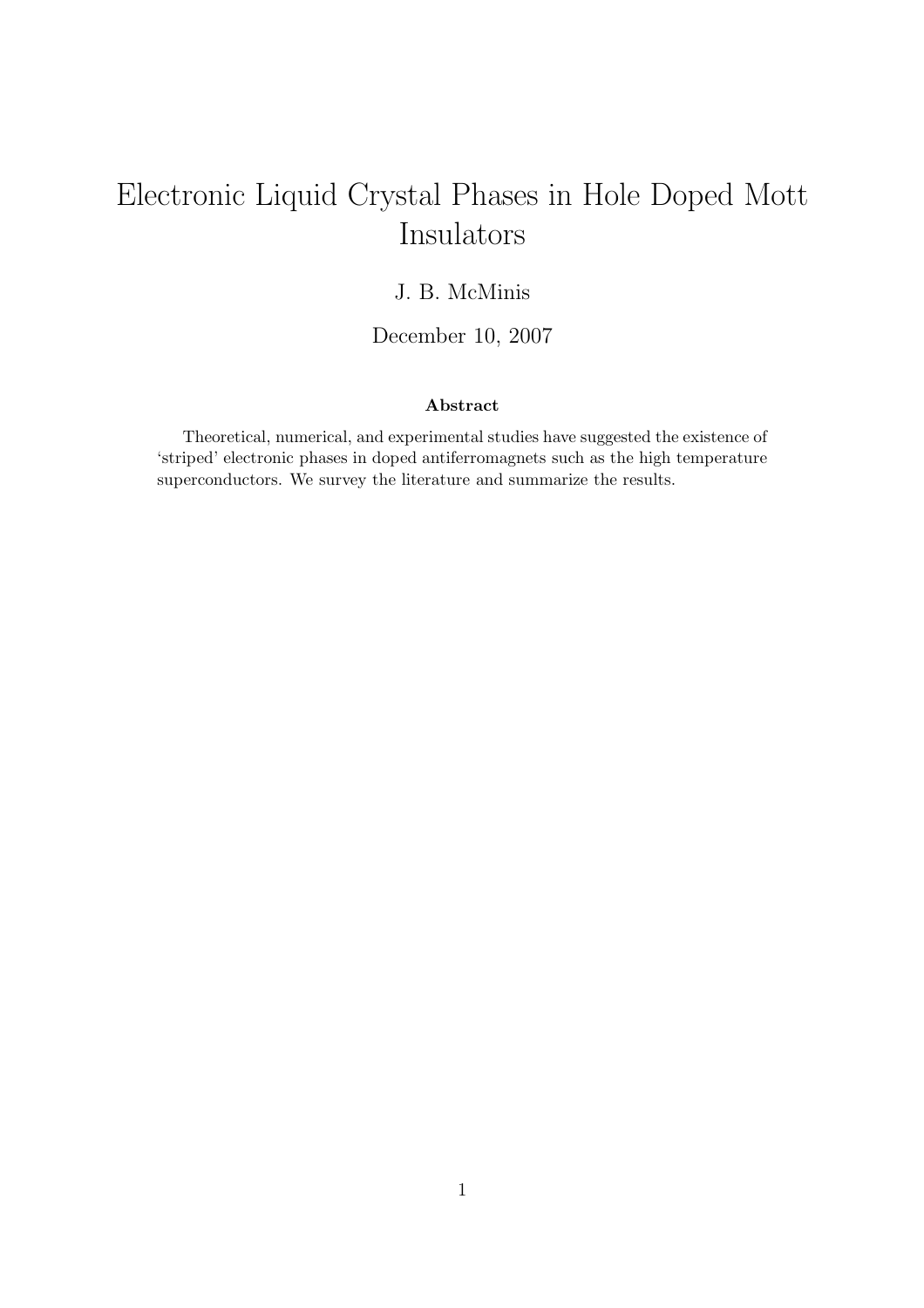# 1 Introduction

It has been suggested that high temperature superconductivity in the cuprates is closely related to the existence of an electronic liquid crystal phase [1]. Others suggest that these striped phases exist as a competing order to superconductivity[2]. Whichever the case may be, these states are theoretically interesting in their own right. These states represent electronic groundstates with broken symmetries similar to those found in liquid crystals and incommensurate systems.

The electronic liquid crystal phase is thought to emerge as a system is tuned to the quantum disordered side of a quantum critical point. In these materials, the cuprates and nickelates, the quantum ordered phase is a Mott insulator. By doping the system with holes, one is able to tune the system to either the ordered side, a Mott insulator, or the disordered side, an electronic liquid crystal phase. It is thought that the order parameter fluctuations expanded in a small parameter, the distance from the quantum critical point, physically manifest themselves as states with a locally broken symmetry (isotropic liquid crystal states). These order parameter fluctuations are dynamic and thus time evolve but can be pinned into place using boundaries, weak disorder, vortices, etc.[3]. This can also give rise to nematic, smectic, or crystalline phases.

Numerical studies typically study the Hubbard model or some variant thereof. These simplified Hamiltonians are chosen to reflect the most fundamental parts of Mott insulator physics and determine the effect of additional doped holes. The Hubbard model is a lattice model that can take into account interactions between neighboring spins (J), hopping between neighboring sites  $(t)$ , an external potential  $(V)$ , and any other components dictated by some specific problem. In this case, the cuprates and nickelates are well modelled by a two dimensional square lattice corresponding to the Cu-O or Ni-O plane. In the absence of an external potential, a two dimensional t-J model where nearest neighbor hopping and spin interaction are taken into account is often used as the model Hamiltonian of choice.

Experimental evidence for electronic liquid crystal states have been collected using a variety of techniques [3] including neutron and x-ray scattering, nuclear quadrapole resonance [7], and scanning tunneling microscopy [8]. It is generally agreed that static electronic liquid crystal phases have been observed in some nickelates and cuprates. The existence of quantum liquid crystal states, more closely associated with superconductivity, has yet to be conclusively confirmed but is suspected.

In this paper we will start with a short description of the spin and charge density wave. Then review numerical and experimental data supporting the existence of stripes. We will give a brief qualitative explanation for the mechanism of stripe formation. In conclusion we will mention possible future directions for research, and connections to other problems.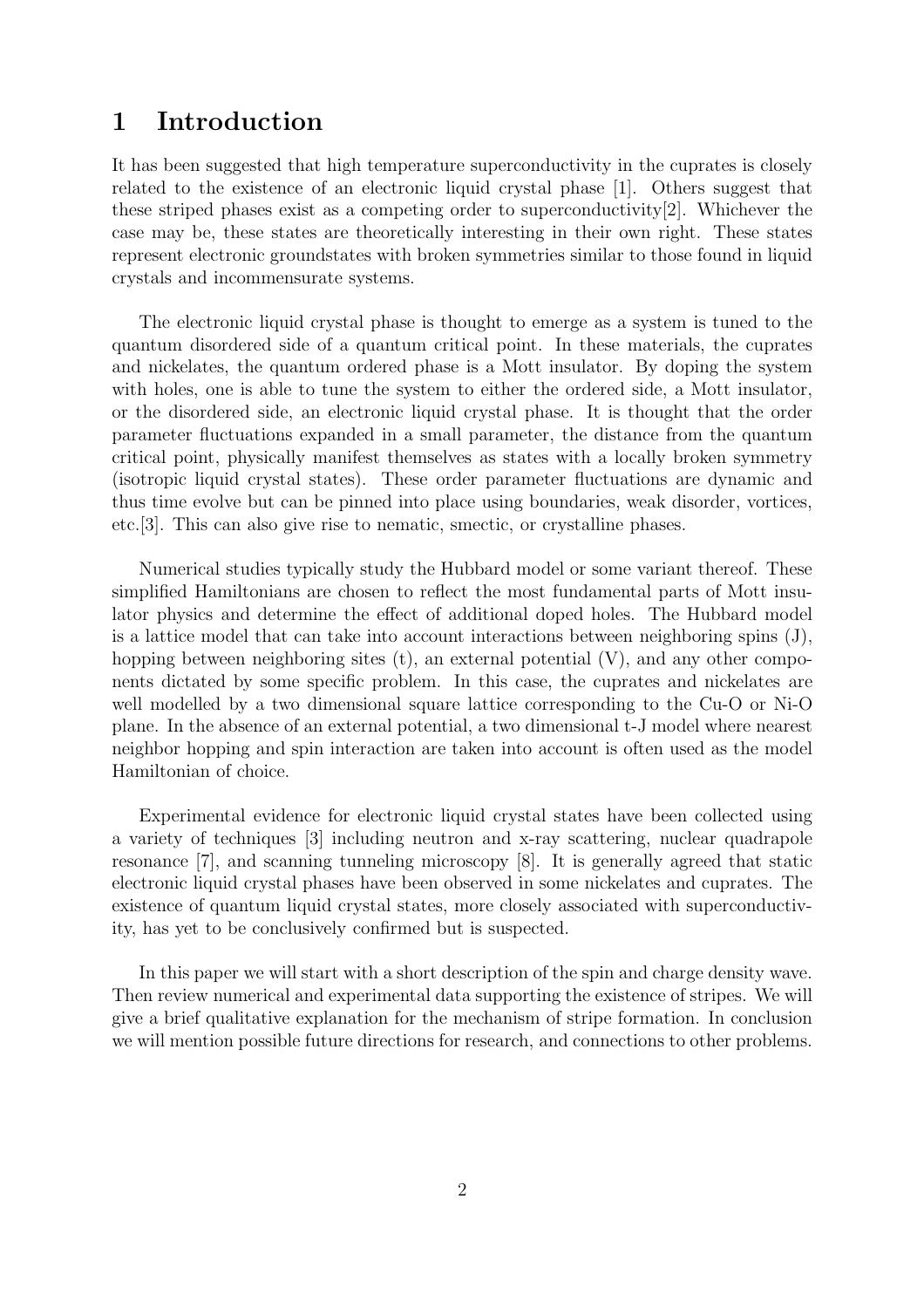# 2 Spin and Charge Density Waves

Much of the following work relies on the spin density wave (SDW) and the charge density wave (CDW). Peierls predicted the existence of the CDW in one dimension in 1955. A particularly good review of CDW and their dynamics is given by ref. [9] and another. The SDW was predicted by Overhauser in 1960. A review of SDW and their dynamics is given by [11] and one on Cr in particular is [10]. Here we will define and briefly justify these collective modes.

Originally Peierls observed that a one dimensional array of ions and electrons could lower its free energy through periodic modulations in the ion and electron displacements<sup>1</sup>. If the periodicity of these modulations is  $\lambda = \frac{\pi}{k}$  $\frac{\pi}{k_F}$  and the amplitude is u, it can be shown that the increase in the elastic energy of the system due to the lattice distortions goes as  $u^2$  while the decrease in the electronic kinetic energy (for small u) goes as u log(u). So that for small lattice distortions the total energy of the system is decreased. This result is generally true for all 1-D systems, although the Peierls instability can be too small to observe in some materials, or at high temperatures. This result generalizes to higher dimensions in the obvious fashion.

The SDW can be shown to be a stable groundstate for an electron gas confined to one translational dimension interacting by a repulsive delta function potential. In this simplified system The energy of the SDW state as compared to the normal state is  $W = NE_F[1 + b^2 - 2bcoth(2nb)]$  where *n* is a dimensionless quantity proportional to the electronic density,  $b = q/2k_F$ , and q and q are parameters from the self consistant Hartree-Fock potential for this problem,  $U(z) = 2gE_F(\sigma_x\cos(qz) + \sigma_y\sin(qz))$ . Overhauser calculated this analytically using a variational argument by solving for the exact one particle spin up and spin down states, then used them to get the kinetic and potential energy terms, and finally inspecting the parameters in  $U(z)$  yielding the lowest energy state.

We can see that the energy difference between SDW and normal state normal state, corresponding to  $b = 1$ , is less than zero and therefore represents a state of higher energy than the energy minimizing choice for b. Physically, the lowered energy corresponds to a lowering of the exchange energy at the price of increased kinetic energy. However, Overhauser states that "this increase is sufficiently small for the exchange energy to dominate" [12]. The potential  $U(z)$  has the property that only electron states with  $k = k, \uparrow$  and  $k' = k + q$ , are mixed. The resulting energy gaps in the free electron spectrum lower the energy of the system if  $q = k_F$  so that occupied states have their energy lowered and unoccupied states have their energy raised[10]. Later the author generalized this work to three dimensions with realistic electron interactions in 1962 with similar results.

<sup>&</sup>lt;sup>1</sup>This is a CDW.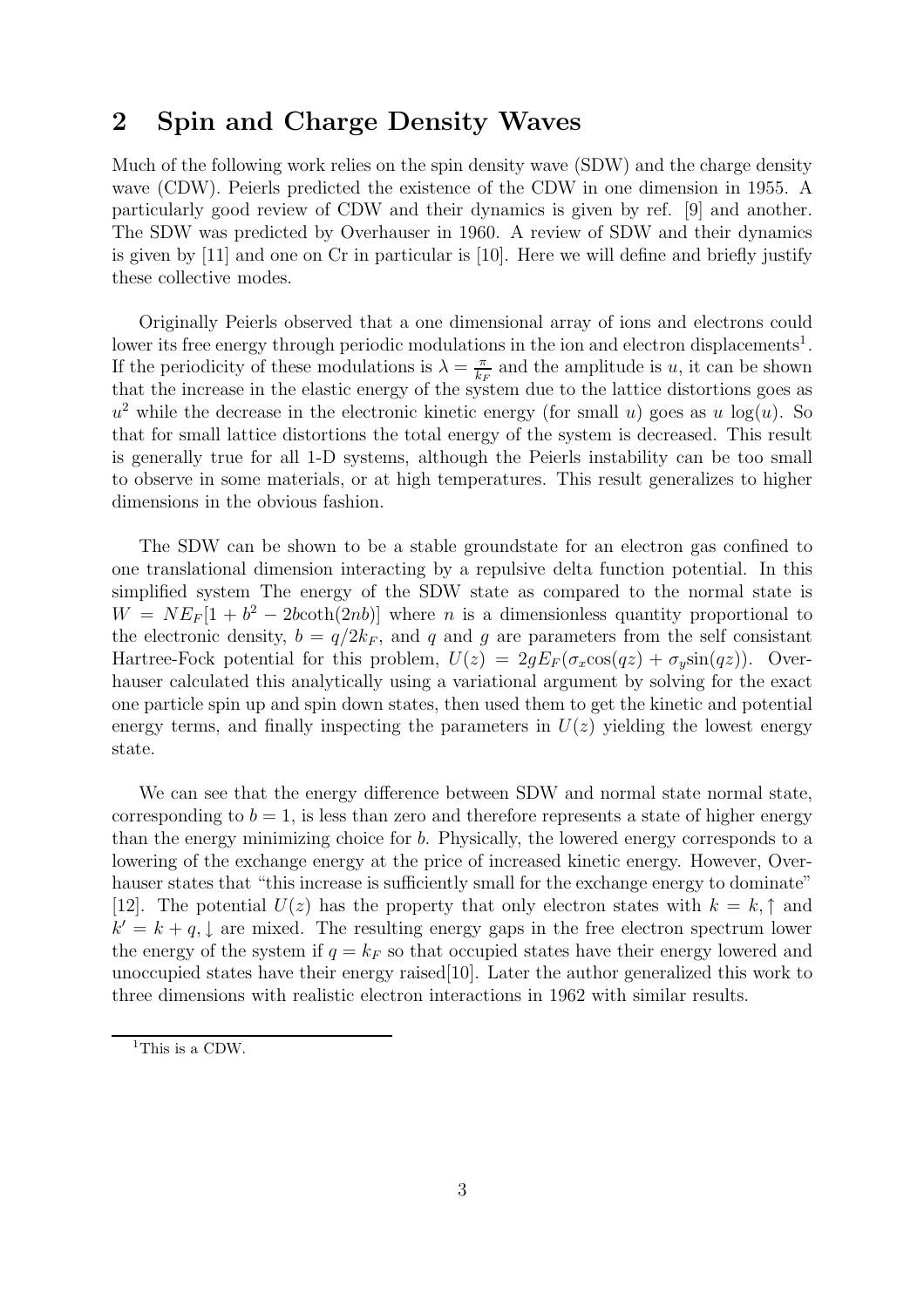

Figure 1: Results for numerical calculations of holes on antiferromagnetic perovskite  $(Cu0<sub>2</sub>)$  planes. Excess hole density on O is illustrates by circle radius while spin on Cu sites is illustrates by arrows. On left, ten holes in a 9x10 supercell. On right, ten holes in a 10x10 supercell.

## 3 Theoretical and Numerical Results

In 1989 Zaanen and Gunnarsson [4] numerically studied a model cuprate system using the two band Hamiltonian,

$$
H = H_0 + H_1 \tag{1}
$$

$$
H_0 = \sum_{j,\sigma} (\epsilon_p p_{j,\sigma}^\dagger p_{j,\sigma}) + \sum_{i,\sigma} (\epsilon_d d_{i,\sigma}^\dagger d_{i,\sigma}) + \sum_{\langle i,j \rangle,\sigma} V_{ij} (d_{i,\sigma}^\dagger p_{j,\sigma} + H.c.) \tag{2}
$$

$$
H_1 = \sum_i U n_{d,i,\uparrow} n_{d,i,\downarrow} \tag{3}
$$

within the Hartree-Fock approximation where  $H_1$  is replaced with a mean field approximation. The subscripts p, d refer to the shell the electron resides in,  $\sigma$  represents the Pauli matrices. The full order parameter symmetry is taken into account by including the magnitude of the spin along the quantization axis as well as the canting angle from it. The parameters they used in the Hamiltonian  $(\epsilon_p, \epsilon_d, V_i, U)$  for this calculation were fit from data obtained using both electron spectroscopy data and the local-density-approximation.

The authors found two different charge structures, a charge ring and a charged stripe. The charge ring structure was shown to be of higher energy than the stripe due to curvature. The conclusions are that the ground state of the model Hamiltonian they studied in the low doping regime (less than ten percent hole concentration) was a broken symmetry state consisting of parallel charge stripes, the CDW, which may or may not be accompanied by a SDW, and that in this context the strong coupling t-J model would make sense.

The t-J model justified by Zaanen and Gunnarsson,

$$
\hat{H} = J \sum_{\langle i,j \rangle} (\vec{S}_i \cdot \vec{S}_j - \frac{1}{4} n_i n_j) - t \sum_{\langle i,j \rangle, s} (c_{i,s}^\dagger c_{j,s} + H.c.) \tag{4}
$$

is often used in the literature to model these materials. It is a Heisenberg spin model on a two dimensional square lattice with nearest neighbor hopping terms,  $t$ , and antiferromagnetic nearest neighbor spin-spin coupling constant  $J$ . A collection of results taken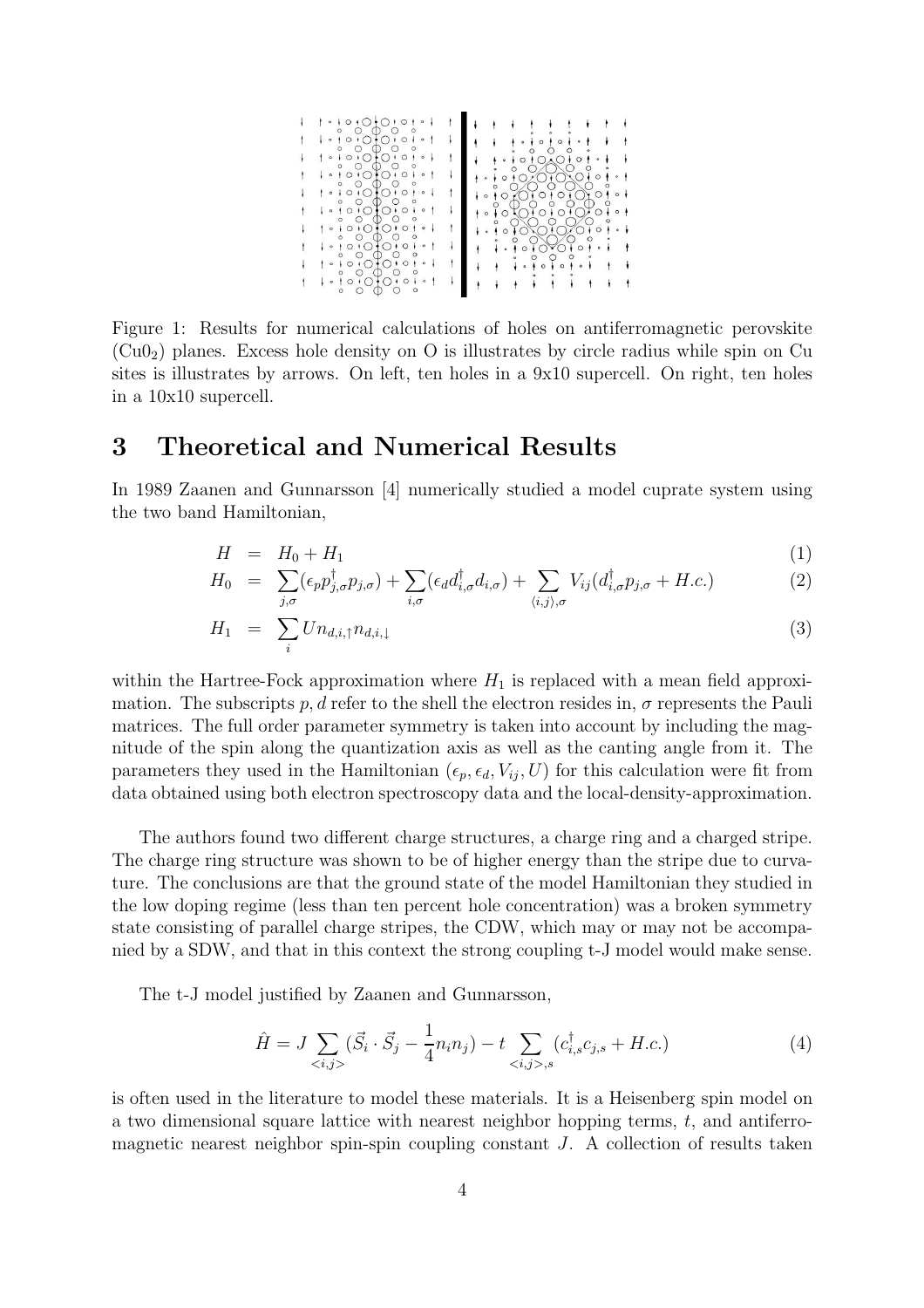

Figure 2: Several different studies results for the location of the boundary between striped and non-striped phases.  $n_e$  is the electron density,  $J/t$  is the dimensionless ratio of the spin coupling strength to that of nearest neighbor hopping. For all of these studies the boundary does exist, there is phase separation. From Carlson et al. Figure 36.



Figure 3: As the bound hole pair propagates around the lattice the spins switch place. This frustrates hole pairing.

from Carlson et al.[1] summarizes many different numerical approaches to solving this Hamiltonian (Fig. 2). The technical details of these methods are of secondary importance. The important result is that phase separation is observed in this model in some regime for many different numerical approaches.

Hole dynamics play an important role in determining the ground state structure of this Hamiltonian and the phase separation found in these studies. A single hole in an antiferromagnetic lattice experiences a strong resistance to nearest neighbor hopping because it leaves behind a frustrated series of spins as it hops between the two spin sublattices. For two holes it was initially thought that a bound state would result and that they would not experience a barrier to tunneling. All the spins would remain on the correct sublattice as the bound hole pair propagated through the antiferromagnetic lattice. However this is not the case. The fermion statistics of the spins increase the pair energy, see Fig. 3, and prohibit the kinetic energy driven pairing of the holes.

The qualitative reason for the separation of the hole rich and spin rich regions is the minimization of the hole kinetic energy and the spin potential energy. The hole kinetic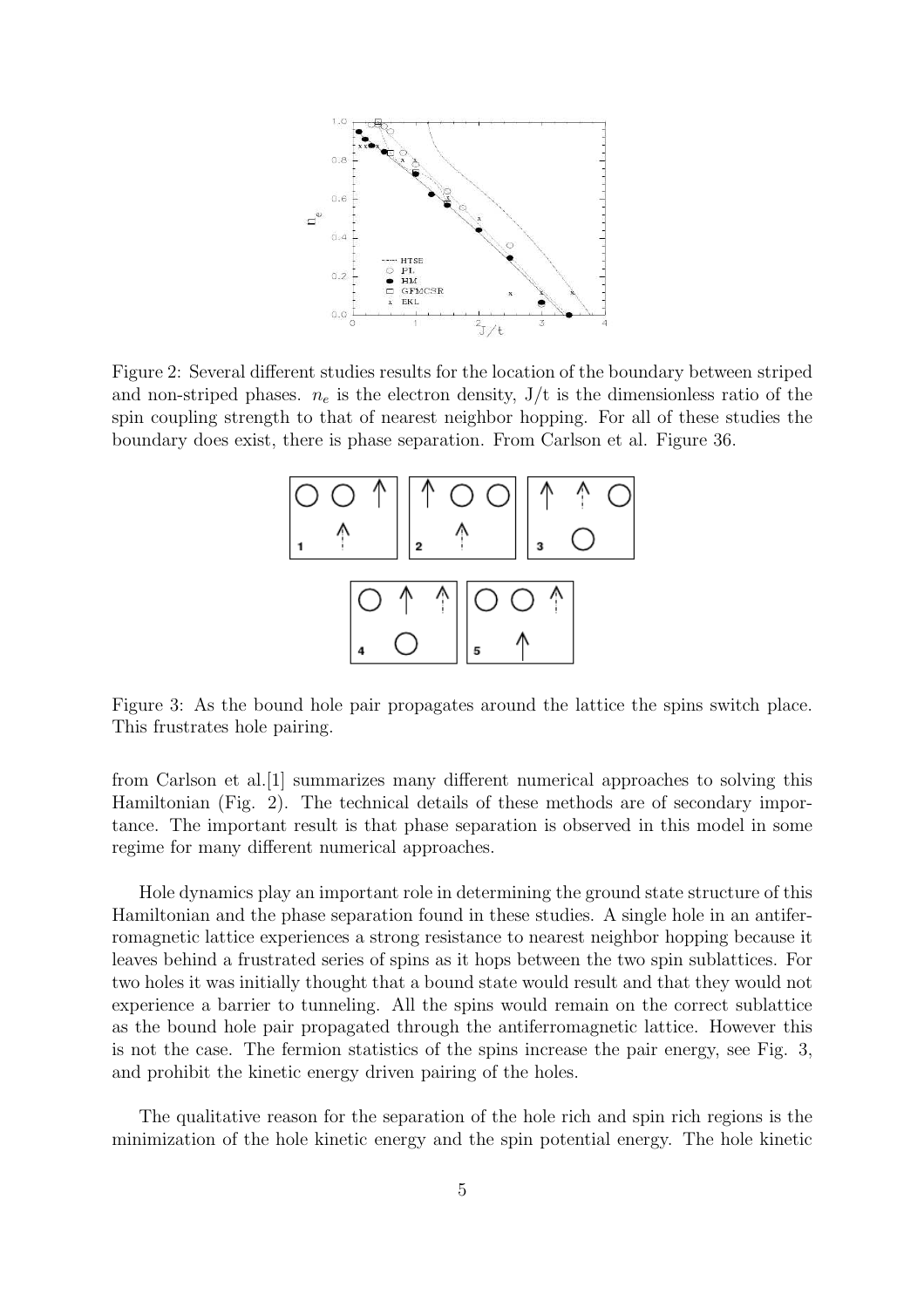

Figure 4:  $\hbar\bar{\omega}$  is a measure of the magnitude of the importance of the transverse fluctuations of the CDW. The grayed region is that of suspected superconductivity, however we are interested only in the liquid crystal phases indicated by crystalline, smectic, nematic, and isotropic. From [1]

energy is minimized by allowing them to delocalize in some region where they can hop without leaving behind a frustrated spin lattice. The exchange energy between neighboring spins is minimized by expelling the holes. When the coulomb interactions between the spins (electrons) and holes are included, the strength of the coulomb interaction sets the scale for this phase separation. There is a competition between short range phase separation and long range homogeneity.

This competition between the short range and long range forces determine the length scale at which the liquid crystal phases emerge. They exist as "rivers of charge" in two dimensions [1]. These structures can be insulating, metallic, or superconducting depending on several more complicated factors. Of the different orders that are possible, as the temperature of the system goes to zero, the CDW susceptibility (static striped phase) diverges most strongly [6]. This indicates an insulating ground state since the change is locked into quasi-one dimensional configurations. Tunneling between stripes is exponentially small. However when the transverse fluctuations of the stripes are taken into  $\rm{account}^{2}$  the result can be metallic and/or superconductive behavior. The phase diagram as a function of temperature and transverse fluctuation strength is illustrated in Fig. 4. The basis of all these phases is the charge stripe as is illustrated in Fig. 5.

# 4 Experimental Observations

Neutron scattering studies of the cuprates are particularly useful for uncovering striped order. The primary reason for this is that the neutrons can scatter off of the electron spins and can image the lattice distortions caused by the CDW. However it has been

<sup>&</sup>lt;sup>2</sup>They are not truly static unless pinned into place by disorder in the lattice or some other effect [3]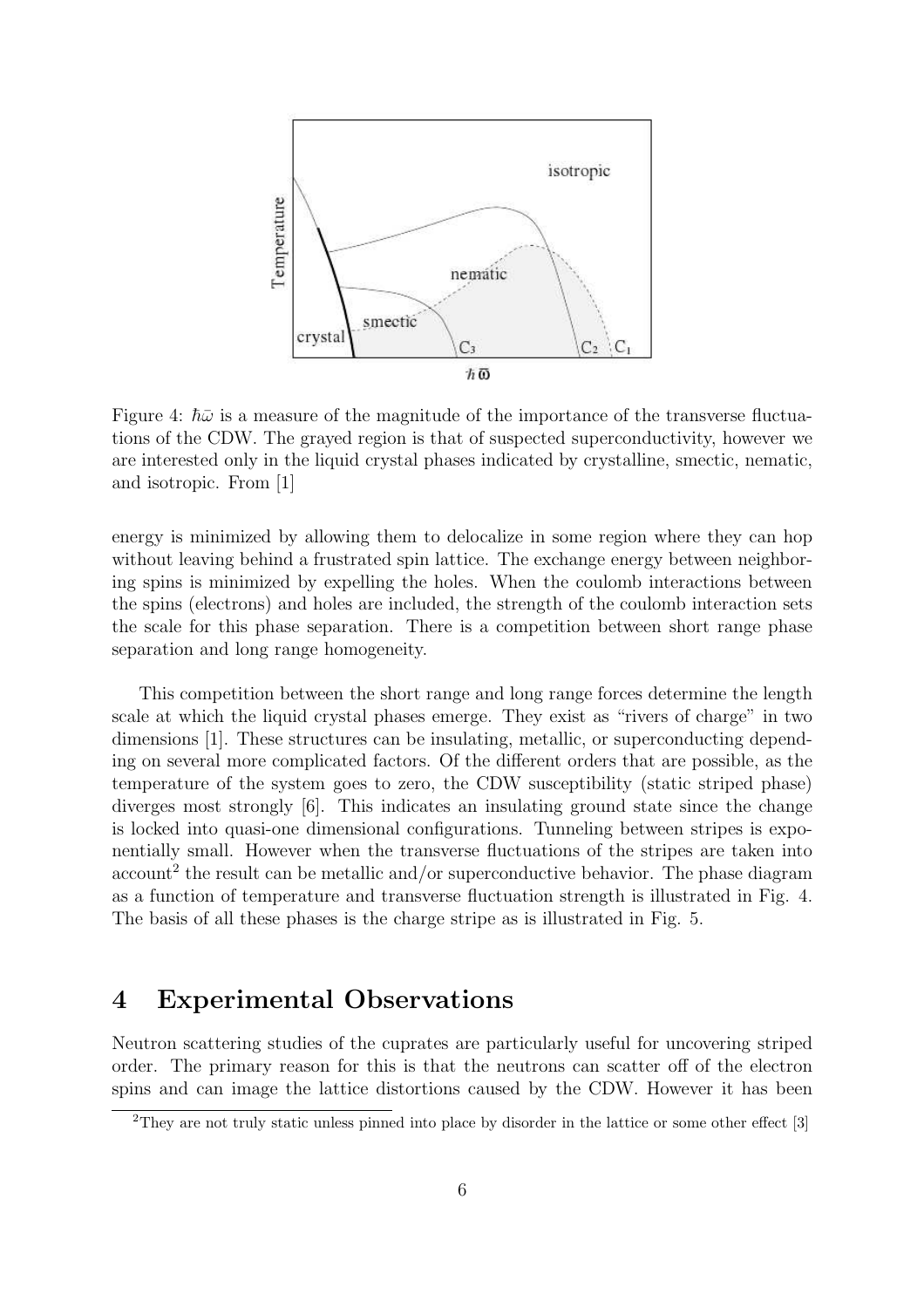

Figure 5: Cartoon illustrations of the discussed phases. Crystalline respects the discrete point symmetry of the underlying lattice. The smectic phase is translationally invariant in one direction. The nematic phase has an axis of orientation but is translationally and rotationally invariant. The isotropic phase breaks no spatially symmetries but is locally inhomogeneous. From [6]

shown that SDW implies the existence of CDW (see [4]) so evidence of the former predicts existence of the latter. Neutron scattering experiments on materials with electronic liquid crystal order should contain additional Bragg peaks corresponding to the charge stripes.

Tranquada et al.[13] found evidence for magnetic order in  $La_{1.6-x}Nd_{0.4}Sr_xCuO_4$  at several doping levels. The antiferromagnetic ordering of the material is characterized through low energy neutron scattering by its wave vector  $\mathbf{Q} = (\frac{1}{2}, \frac{1}{2})$  $(\frac{1}{2})$ . In the presence of a SDW, this antiferromagnetic wave vector is shifted to  $\mathbf{Q} = (\frac{1}{2} \pm \epsilon, \frac{1}{2})$  and  $\mathbf{Q} = (\frac{1}{2}, \frac{1}{2} \pm \epsilon)$ where  $\epsilon \approx x$  where x is the hole doping concentration. The left side of Fig. 6, taken from this study, illustrates this shift. Later, a rather complete neutron scattering study on La<sub>1.6−x</sub>Nd<sub>0.4</sub>Sr<sub>x</sub>CuO<sub>4</sub> by Ichikawa et al. [7] considers the existence of charge and spin stripes a foregone conclusion due to this earlier study and their own results.

Scanning tunneling microscopy/spectroscopy (STM) is another useful probe for determining the presence of striped order, and an optimal probe for detecting nematic order. A spatial modulation in the density of states with a checkerboard pattern caused by Friedel oscillations around impurities is expected in materials with striped order. In a homogeneous two dimensional state the Fourier transform of the Friedel oscillations defines a circle of radius  $2k_f$ . In the electronic liquid states, Friedel oscillations are expected to be checkerboard in pattern because they reflect the broken symmetry of the striped state. The Fourier transform of these oscillations would appear as four points in the power spectrum of the local density of states. The local density of states is easily probed using STM then Fourier transformed to get the power spectrum.

Howald et al. performed such a study and found stripe (and likely nematic) order in  $Bi_2Sr_2CaCu_2O_{8+\delta}$  (BSSCO). The study showed that near-optimally doped BSCCO has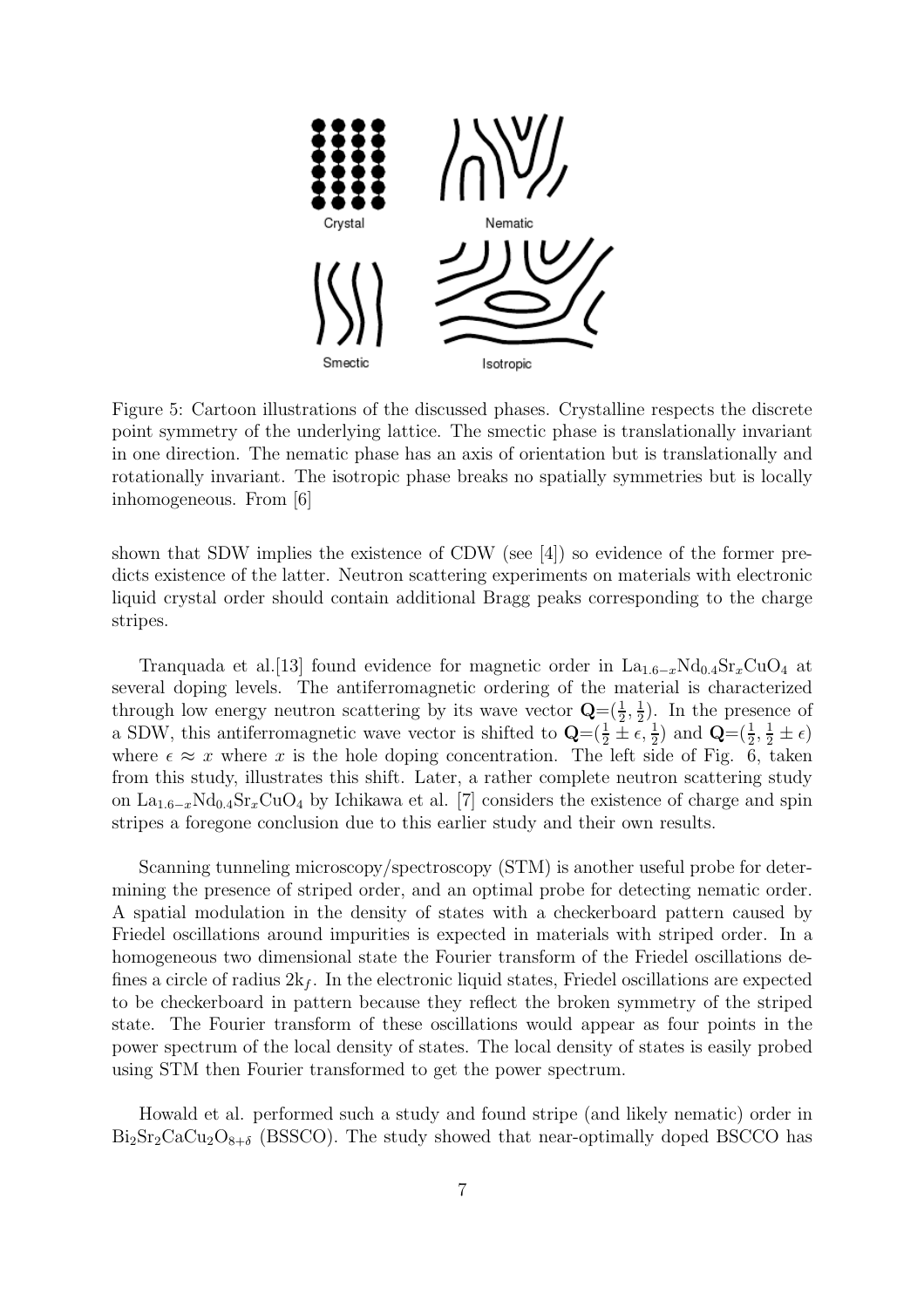

Figure 6: (Left) Scans through the magnetic peaks show pronounced spikes in the neutron scattering intensity. This is a strong indication of a SDW. From [13]. (Right) Top is the Fourier transform of the LDOS. the two points on the x axis correspond to the superlattice of the underlying material. The central point is large due to random impurities. The four points in the corners are the evidence for a CDW. The bottom LDOS map is a filtered version of the middle LDOS map, accentuating the CDW. This image can be interpreted as evidence for an electronic nematic phase. From [8].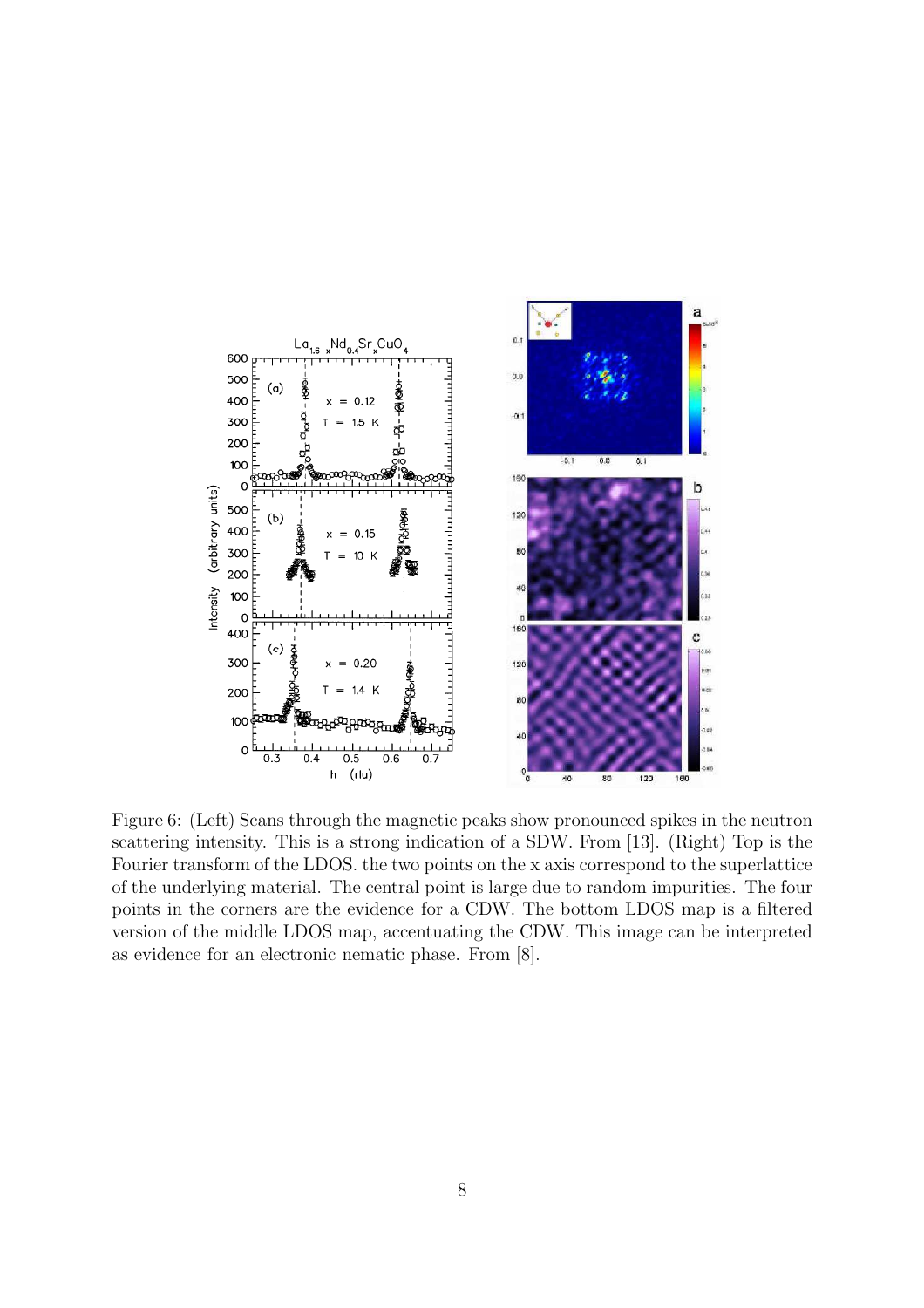

Figure 7: From [16]. Image of laplacian of tunneling anisotropy in  $Ca<sub>1.88</sub>Na<sub>0.12</sub>CuO<sub>2</sub>Cl<sub>2</sub>$  at 4.2K ( $T_c \approx 21$ K). The color indicates the relative hole concentration. The characteristic length of structures in this image is  $4a_0x4a_0$  where  $a_0$  is the Cu-O-Cu distance. According to the paper, this structure is a bond centered electronic glass. It appears to be a striped structure viewed through kaleidoscope eyes.

striped electronic order that lies along the Cu-O bonds. These results are illustrated in the right hand side of Fig. 6. The bottom right map is a Fourier filtered real space map of the LDOS, and supports the presence of an electronic nematic phase.

A more recent result with higher resolution of the stripes was obtained by Kohsaka et al.[16] in two different lightly hole doped materials,  $Ca_{1.88}Na_{0.12}CuO_2Cl_2$  and  $Bi_2Sr_2Dy_{0.2}Ca_{0.8}Cu_2O_{8+\delta}$ . The technique they used was slightly different in that they used the anisotropy of the tunneling spectrum[15] to image the stripe structure.

In a system with strong repulsive interactions it is relatively easier to subtract an electron than to add one. If we denote the local hole concentration at some point  $\vec{r}$ ,  $x(\vec{r})$ , then, as shown in ref. [15], the STM matrix elements can be written as a ratio of sum rules<sup>3</sup> to find,

$$
\frac{\int_0^{\Omega_L} d\omega \, g(\vec{r}; \omega)}{\int_{-\infty}^0 d\omega \, g(\vec{r}; \omega)} = \frac{2x(\vec{r})}{[1 - x(r)]} + \dots \tag{5}
$$

where  $g(\vec{r}; \omega)$  is the local tunneling conductance,  $\frac{dI(\vec{r}; \omega)}{dV}$ , and  $\Omega_L$  is the cutoff. According to the paper there are some omitted terms that are approximately 10% the fist terms magnitude. The quantity on the left can be calculated using the STM data, thereby yielding the local hole concentration  $x(\vec{r})$ . Plotted in Fig 7. from Kohsaka et al. is the laplacian of this quantity.

It is apparent from the image that there is some structure to this electronic configuration. Locally there is the characteristic checkerboard pattern, but there is a lack of long range order. The authors conjecture that with increased doping and a different

<sup>3</sup>This avoids the necessity to find some unknown factors. By using a ratio they cancel.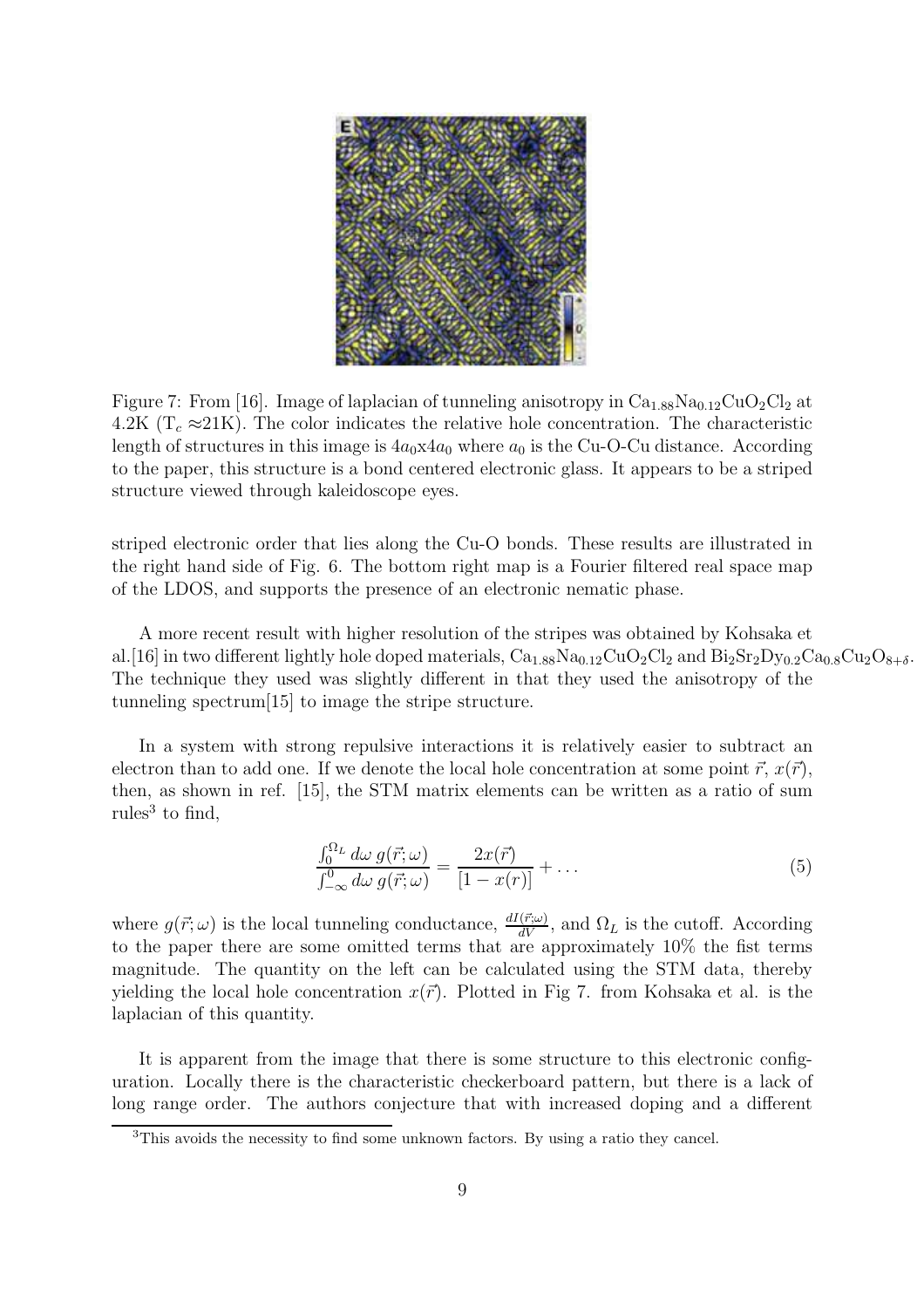underlying lattice,  $La<sub>1.875</sub>Ba<sub>0.125</sub>CuO<sub>4</sub>$  or another La based cuprate, at doping levels of  $x=1/8$  stripes might arise.

#### 5 Conclusions and Future Directions

The existence of a static striped phase in the cuprates and nickelates is generally accepted. However, there is still some controversy about the interpretation of the STM data. It is possible that the checkerboard pattern in the LDOS could be interpreted as quasiparticle excitations in a d-wave superconductor [3]. This interpretation is discounted in the Review of Modern Physics article, but may not be entirely disproven. In Kohsaka et al.[16] this was avoided by using a different analytic technique to analyze the data.

Although quantum Monte Carlo lacks the accuracy required to detect superconductivity, it should be able to detect striped order if it exists. In Zaanen and Gunnarson's studies on holes, the energy scales are of order 0.01V. This is easily resolvable within quantum Monte Carlo. Some of the problems cites are choice of boundary conditions, or finite size effects<sup>4</sup>. The problem with ab-initio all electron quantum Monte Carlo is the large size of the system. Some simplified Hamiltonian or model system of complexity intermediate to a Hubbard model and ab-initio methods is desirable.

There is an emerging picture of strong correlations leading to hole and spin rich regions, however the connection to high temperature superconductivity is not clear. The connection suspected to exist between quantum striped phases, quantum superpositions of stripes, and superconductivity has yet to be fully elucidated. There are questions as to whether stripes are a general feature of these materials, if it is a competing order, if it causes pairing, and other issues [1]. Theoretical and experimental work is ongoing to discover this connection if it exists[17].

# References

- [1] Carlson, Emery, Kivelson, Orgad. arXiv:cond-mat/0206217v1
- [2] Fujita et al. Phys. Rev. Lett. 88, 167008 (2002)
- [3] Kivelson et al. Rev. Mod. Phys. 75, 1201-1241 (2003)
- [4] Zaanen, Gunnarsson. Phys. Rev. B 40,7391-7394 (1989)
- [5] Emery, Kivelson, Lin. Phys. Rev. Lett. 64,475-478 (1990)
- [6] Kivelson, Fradkin, Emery. arXiv:cond-mat/9707327v1, or Nature 393, 550-553 (1998)
- [7] Ichikawa et al. Phys. Rev. Lett. 85,1738-1741 (2000)
- [8] Howard et al. arXiv:cond-mat/0201546

<sup>4</sup>Finite size effects are an issue for the t-J models also.